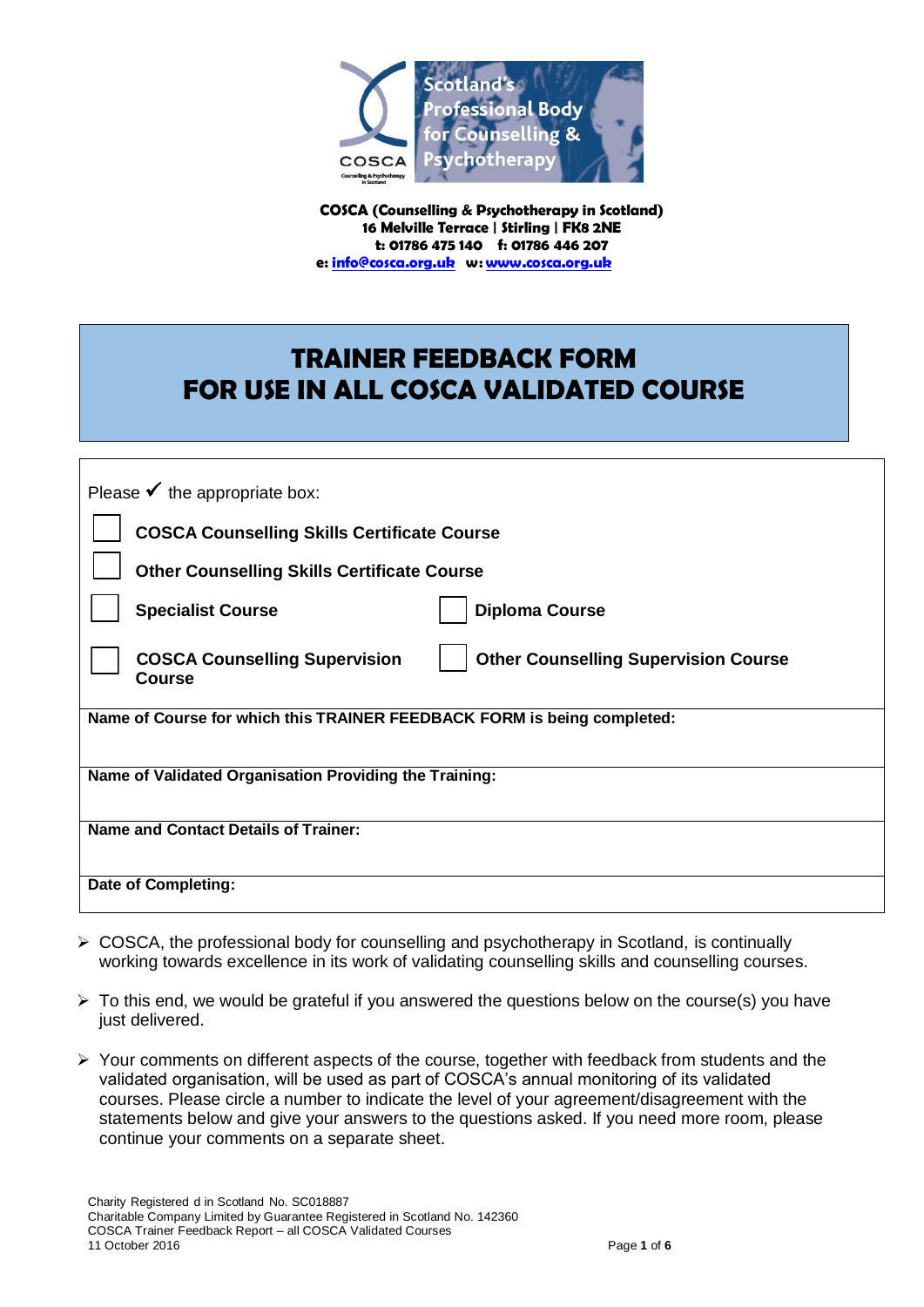| 1. | <b>Course Aims and Intended Learning Outcomes</b>                                     |   |   |   |                 |  |  |
|----|---------------------------------------------------------------------------------------|---|---|---|-----------------|--|--|
|    | The aims and intended learning outcomes of the course were clearly stated in advance. |   |   |   |                 |  |  |
|    | Agree                                                                                 | っ | 3 | 4 | <b>Disagree</b> |  |  |

| 2. |                                                                                       |               | <b>Structure and Content of the Course</b> |  |                      |  |  |
|----|---------------------------------------------------------------------------------------|---------------|--------------------------------------------|--|----------------------|--|--|
|    | The course structure and content were consistently relevant to the learning outcomes. |               |                                            |  |                      |  |  |
|    | Agree                                                                                 | $\mathcal{P}$ | 3                                          |  | <b>Disagree</b><br>5 |  |  |
|    | Please specify the elements of the above that were not consistently relevant.         |               |                                            |  |                      |  |  |

|                                                                                                                  | 3. Teaching and Learning |   |   |                      |  |  |  |
|------------------------------------------------------------------------------------------------------------------|--------------------------|---|---|----------------------|--|--|--|
| The course used learning and teaching approaches that are generally suited to its aims and<br>learning outcomes. |                          |   |   |                      |  |  |  |
| Agree                                                                                                            | າ                        | 3 | 4 | <b>Disagree</b><br>5 |  |  |  |
|                                                                                                                  |                          |   |   |                      |  |  |  |
|                                                                                                                  |                          |   |   |                      |  |  |  |

|       | 3.1 The course made meaningful use of videotaping. |                 |  |
|-------|----------------------------------------------------|-----------------|--|
| Agree | 3                                                  | <b>Disagree</b> |  |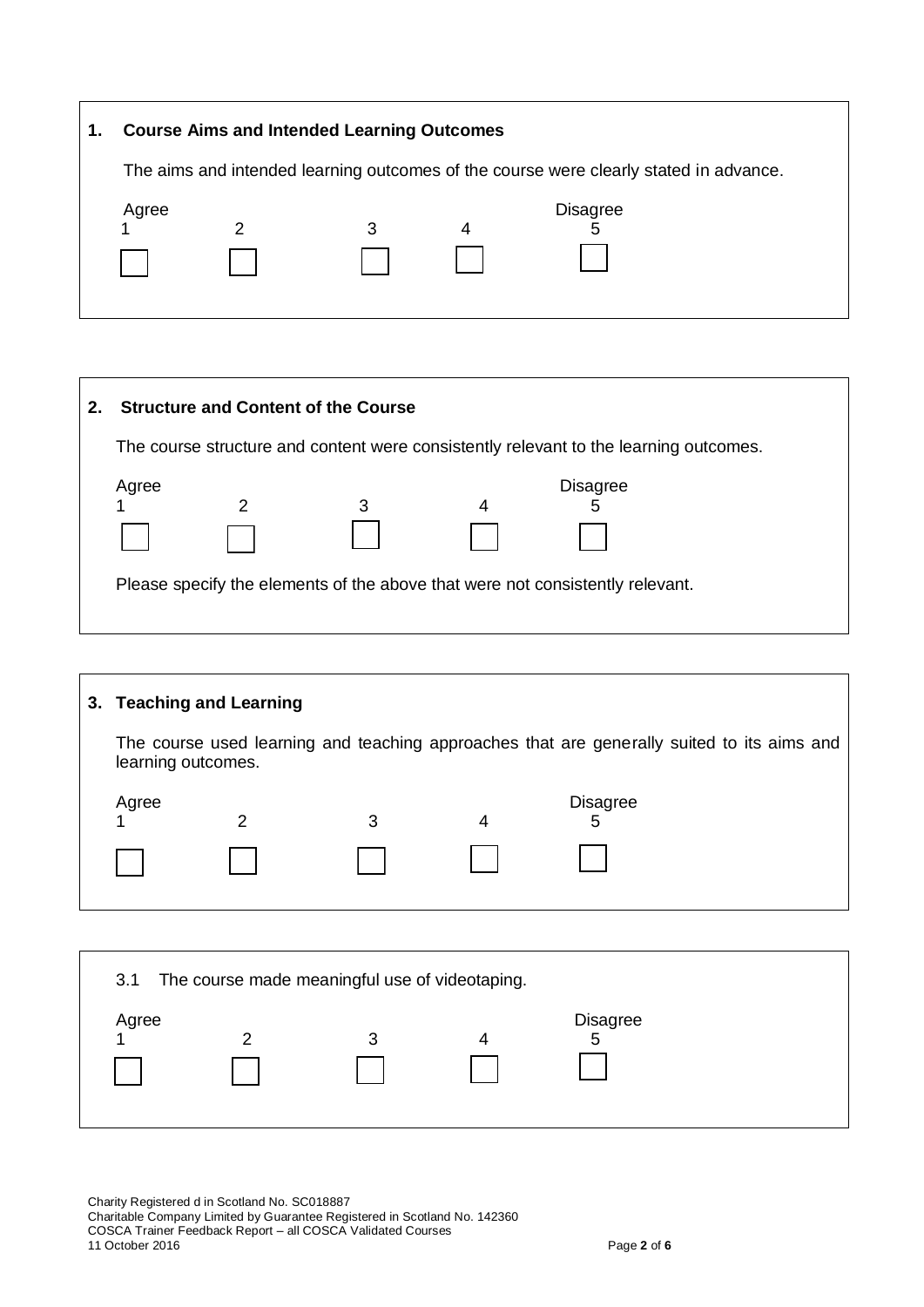|       |   |   |   | 3.2 The course was supported by well-prepared and relevant course materials. |  |
|-------|---|---|---|------------------------------------------------------------------------------|--|
| Agree |   |   |   | <b>Disagree</b>                                                              |  |
|       | 2 | 3 | 4 | 5                                                                            |  |

3.3 Please specify any parts of the course that you think need to be up-dated.

3.4 What changes or improvements could be made?

### **4. Learning Resources**

The course was supported by suitable:

- ICT equipment including video cameras
- Library resources to support course
- Equipment (non-ICT)
- Accommodation

| Agree<br>1 | 2 | Disagree<br>3 | 4 | 5 |  |
|------------|---|---------------|---|---|--|
|            |   |               |   |   |  |
|            |   |               |   |   |  |
|            |   |               |   |   |  |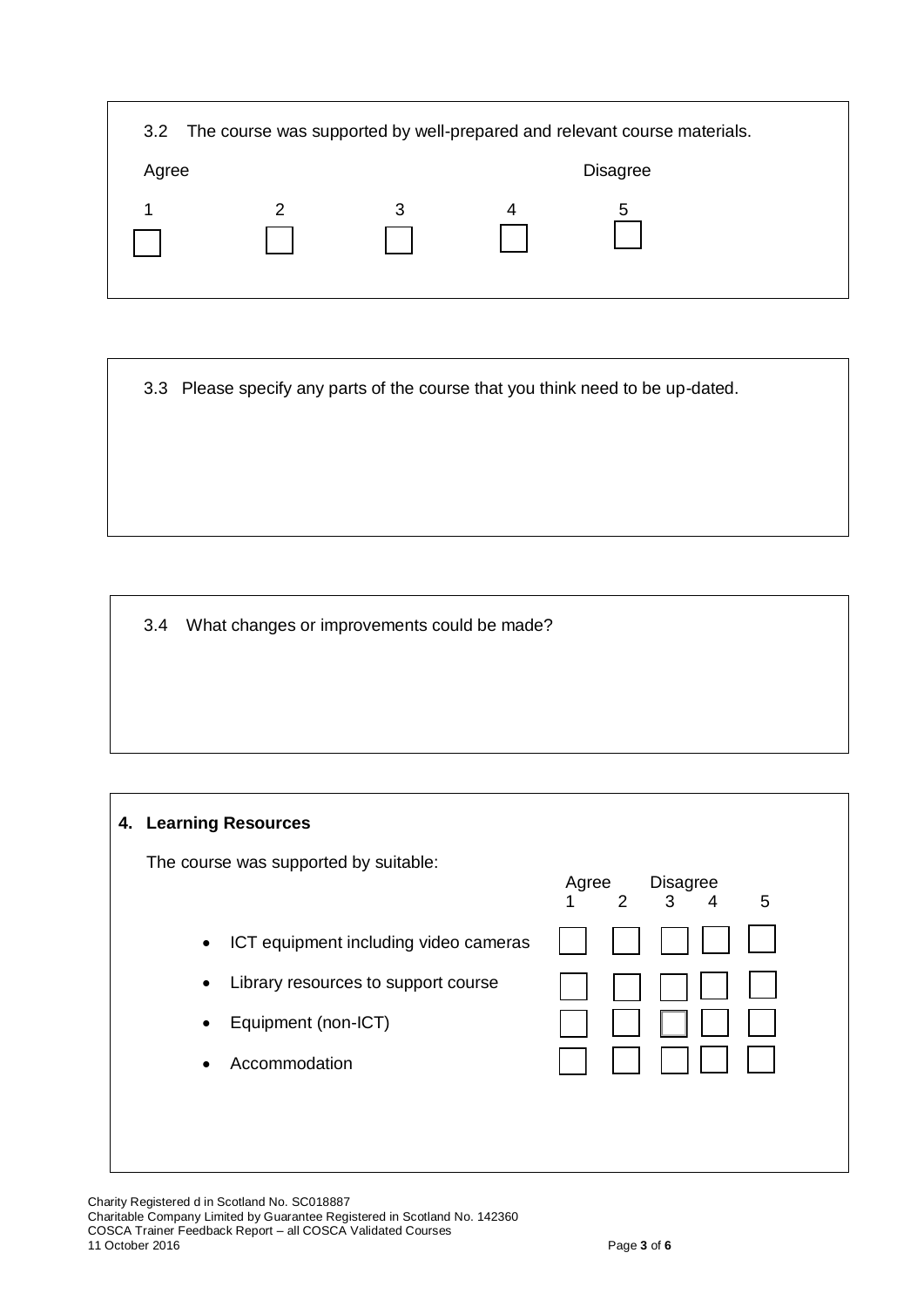| 4.1 How could the course be better supported? |  |  |
|-----------------------------------------------|--|--|
|                                               |  |  |

# **5. Course Assessment Process** Students were given sufficient time for returning written assessments. Agree Disagree 1 2 3 4 5

5.1 Trainer feedback to students reinforced their understanding of the course. Agree Disagree Disagree Disagree Disagree 1 2 3 4 5

5.2 Please suggest ways in which you think the course assessment process can be improved.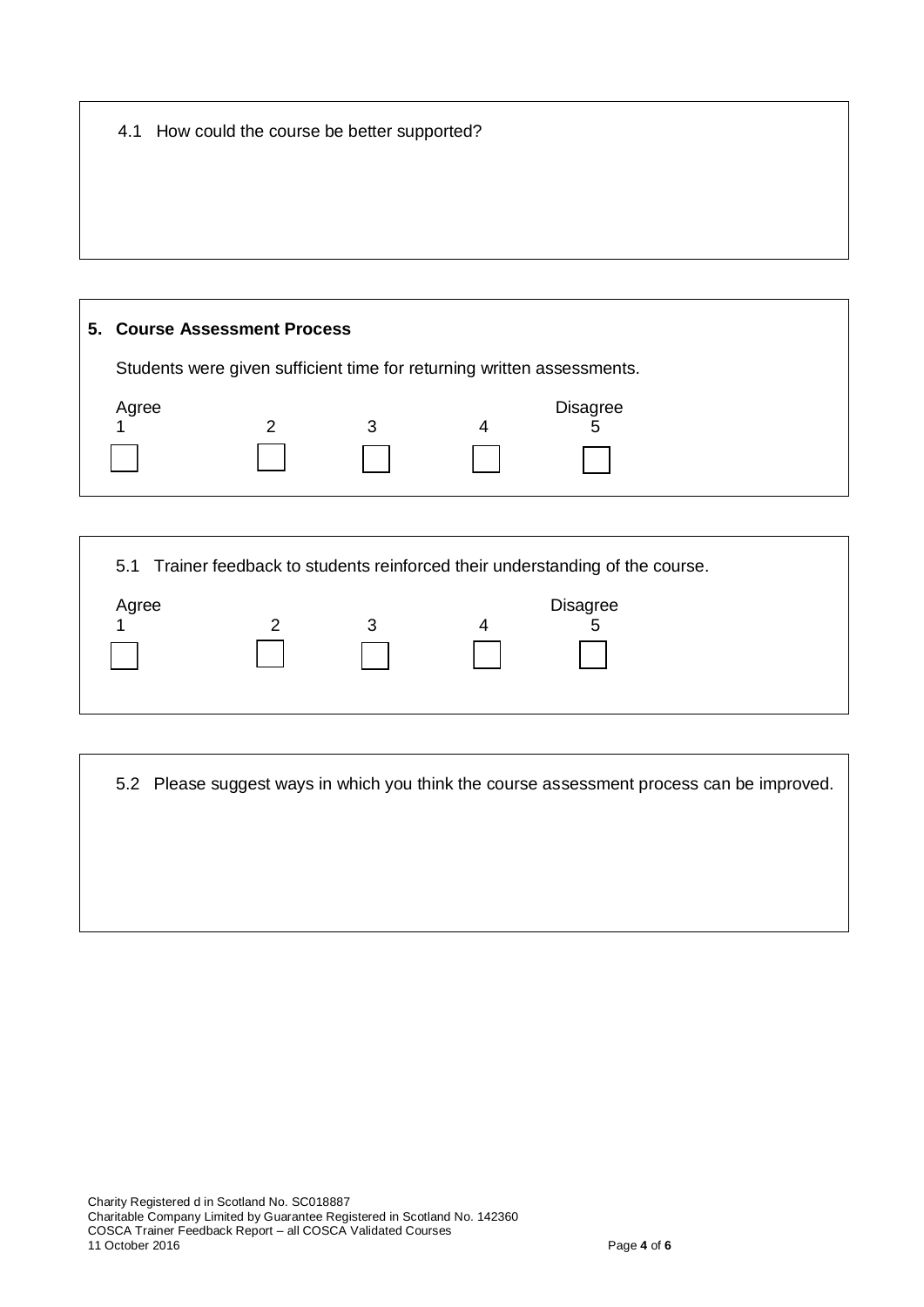| 6. Student Support (Please complete where applicable)                 |   |                |   |                |   |  |
|-----------------------------------------------------------------------|---|----------------|---|----------------|---|--|
| Effective arrangements were made for:                                 |   | Agree          |   |                |   |  |
| <b>Disagree</b>                                                       | 1 | $\overline{2}$ | 3 | $\overline{4}$ | 5 |  |
| Provision and supervision of practice placements<br>academic guidance |   |                |   |                |   |  |
| pastoral support                                                      |   |                |   |                |   |  |
| the needs of people with a disability                                 |   |                |   |                |   |  |
| giving students full and clear information                            |   |                |   |                |   |  |
|                                                                       |   |                |   |                |   |  |
| Please suggest how you think student support could be improved.       |   |                |   |                |   |  |
|                                                                       |   |                |   |                |   |  |
|                                                                       |   |                |   |                |   |  |

## **7. Trainer Support**

In your role as trainer you received sufficient support from:

- COSCA (Counselling and Psychotherapy in Scotland)
- The course provider
- Co-trainers

Please suggest how you think trainer support could be improved.